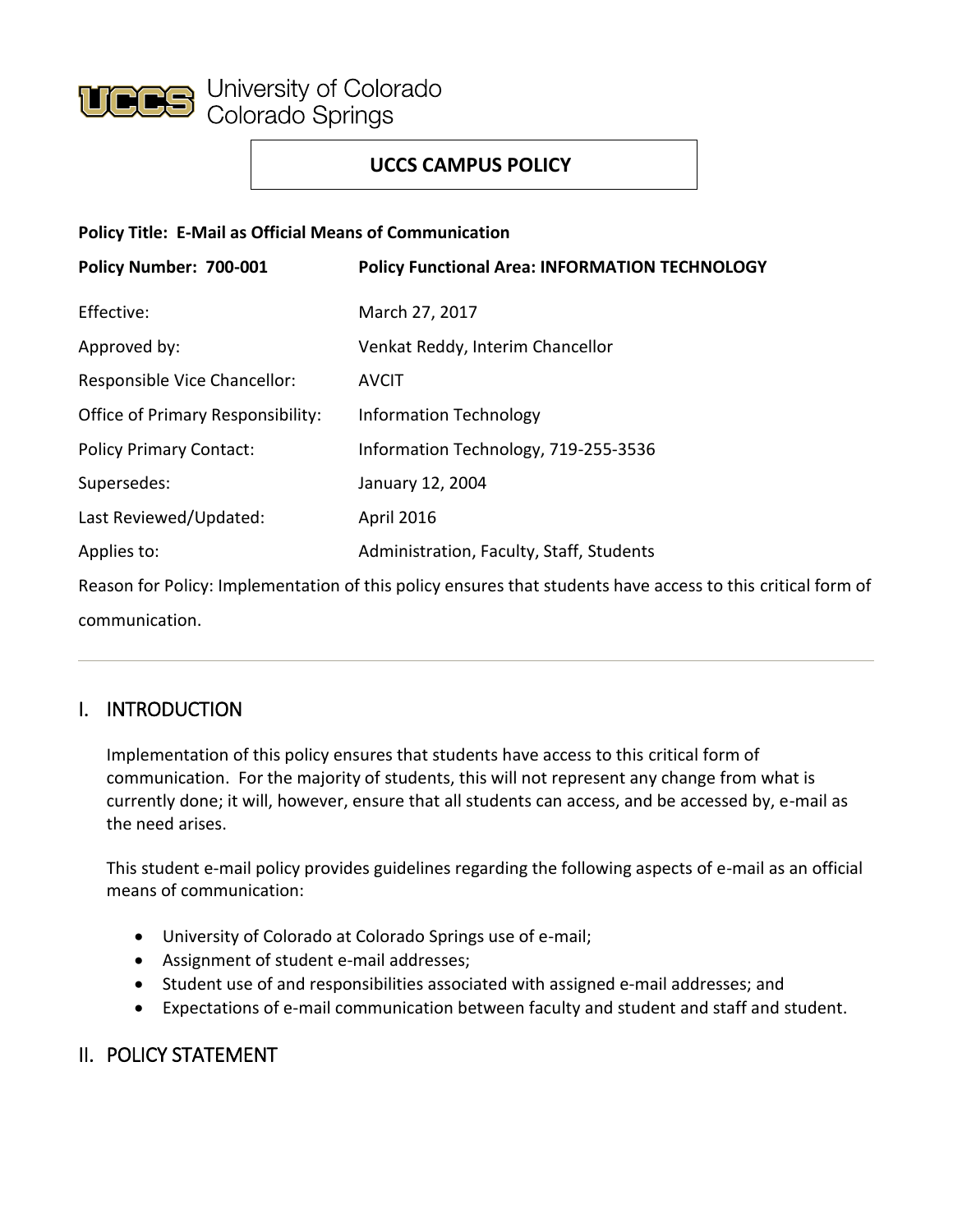#### A. Authority for Policy

Administrative Policy Statement, General Policy, "Use of Electronic Mail", effective 7/1/97.

#### B. Purpose:

There is an expanding reliance on electronic communication among students, faculty, staff, and administration at the University of Colorado at Colorado Springs (UCCS). This is motivated by the convenience, speed, cost-effectiveness, and environmental advantages of using e-mail rather than printed communication. Because of this increasing reliance and acceptance of electronic communication, e-mail is considered an official means for communication within the University of Colorado at Colorado Springs.

#### C. Procedures:

1. University of Colorado at Colorado Springs use of e-mail

E-mail is an official means for communication within the University of Colorado at Colorado Springs. Therefore, UCCS has the right to send communications to students via e-mail and the right to expect that those communications will be received and read in a timely fashion.

#### 2. Assignment of student e-mail addresses

Information Technology (IT) will assign all students an official UCCS e-mail address. It is to this official address that UCCS will send e-mail communications.

#### 3. Redirecting of e-mail

A student may have e-mail electronically redirected to another e-mail address. If a student wishes to have e-mail redirected from his or her official address to another email address (e.g., @aol.com, @hotmail.com, or an address on a departmental server), they may do so, but at his or her own risk. UCCS will not be responsible for the handling of email by outside vendors or by departmental servers. Having e-mail redirected does not absolve a student from the responsibilities associated with communication sent to his or her official e-mail address.

#### 4. Expectations regarding student use of e-mail

Students are expected to check their official e-mail address on a frequent and consistent basis in order to stay current with UCCS communications. UCCS recommends checking email once a week at a minimum; in recognition that certain communications may be timecritical.

#### 5. Educational uses of e-mail

Faculty may determine how e-mail will be used in their classes. It is highly recommended that if faculty has e-mail requirements and expectations they specify these requirements in their course syllabus. Faculty may expect that students' official e-mail addresses are